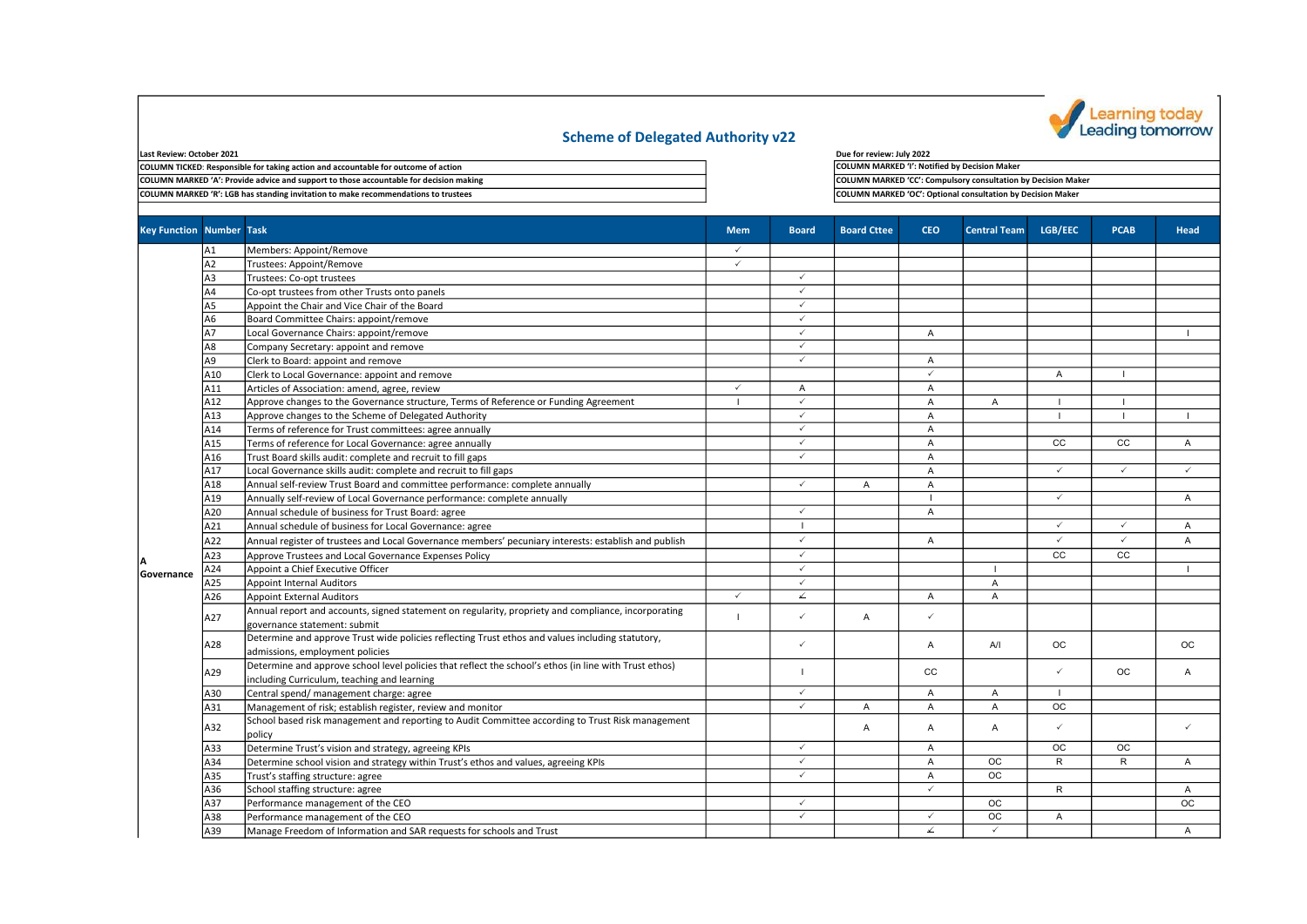|                   |                 | In the event of a pandemic (such as COVID-19), approve School Risk Assessments for re- opening and   | $\checkmark$                 |                |                                  |                         |              |                 |                      |
|-------------------|-----------------|------------------------------------------------------------------------------------------------------|------------------------------|----------------|----------------------------------|-------------------------|--------------|-----------------|----------------------|
|                   | A40             | major changes referred to Board by CEO                                                               |                              |                | A                                |                         |              |                 | A                    |
|                   | A41             | In the event of a pandemic (such as COVID-19), monitor regularly and approve minor changes to School |                              |                | $\checkmark$                     |                         |              |                 | $\mathsf{A}$         |
|                   |                 | Risk Assessments, providing reports for trustees.                                                    |                              |                |                                  |                         |              |                 |                      |
|                   | <b>B1</b>       | Appoint Trust Central Team e.g. CFO                                                                  | Α                            |                | $\checkmark$                     | <b>OC</b>               |              |                 | <b>OC</b>            |
|                   | <b>B2</b>       | Approve Trust and schools budget plans for financial year                                            | $\checkmark$                 | $\mathsf{A}$   | A                                | A                       |              |                 |                      |
|                   | B <sub>3</sub>  | Recommend school budget plan for financial year to Board for approval                                |                              | $\overline{A}$ | $\checkmark$                     | $\checkmark$            | OC           |                 | $\mathsf{A}$         |
|                   | Β4              | Approve an overall deficit budget at school and Trust level                                          | $\checkmark$                 | A              | A                                | A                       |              |                 |                      |
|                   | <b>B5</b>       | Approve revised in-year school budget changes                                                        |                              |                | $\checkmark$                     | $\checkmark$            | $\mathsf{R}$ |                 | $\mathsf{R}$         |
|                   | <b>B6</b>       | CEO pay award: agree                                                                                 | $\checkmark$                 |                |                                  |                         |              |                 |                      |
|                   | <b>B7</b>       | Headteacher pay award: agree                                                                         | $\checkmark$                 |                | A                                |                         |              |                 |                      |
|                   | <b>B8</b>       | Monitor and agree school staff appraisal and pay progression:                                        |                              |                | $\checkmark$                     | OC                      |              |                 | A                    |
|                   | <b>B9</b>       | Monitor Trust Budget monthly                                                                         | Chair                        | $\overline{A}$ | $\checkmark$                     | $\overline{\checkmark}$ |              |                 |                      |
|                   | <b>B10</b>      | Monitor agreed school budget monthly                                                                 |                              | $\mathbf{I}$   | $\overline{1}$                   | $\checkmark$            |              |                 | $\checkmark$         |
|                   | <b>B11</b>      | Monitor Trust and school budgets at every Board meeting                                              | $\checkmark$                 | $\overline{A}$ | A                                |                         |              |                 |                      |
|                   | <b>B12</b>      | Monitor top-line school budgets at LGB/EEC meetings 3 x per year                                     |                              |                |                                  |                         | $\checkmark$ |                 | $\mathsf{A}$         |
|                   | <b>B13</b>      | Identify and agree Trust and School Contracts including centrally procured services                  |                              |                | $\checkmark$                     | $\checkmark$            |              |                 | A                    |
|                   | <b>B14</b>      | Enter into (single transaction) contracts, ordering goods and services up to £5,000                  |                              |                |                                  |                         |              |                 | $\checkmark$         |
|                   | <b>B15</b>      | Enter into contracts, ordering goods and services between £5,001 and £10,000                         |                              |                | А                                | A                       |              |                 | $\checkmark$         |
| <b>B: Finance</b> | <b>B16</b>      | Enter into contracts, ordering goods and services between £10,001 and £40,000                        | A                            |                | $\checkmark$                     | A                       |              |                 |                      |
|                   | <b>B17</b>      | Enter into contracts, ordering goods and services over £40,001                                       | $\checkmark$                 |                | A                                |                         |              |                 |                      |
|                   | <b>B18</b>      | Agree school virements up to £5,000 across agreed budget headings and within agreed budget           |                              |                |                                  |                         |              |                 | $\checkmark$         |
|                   | <b>B19</b>      | Agree school and trust virements between £5,001 to £10,000 across agreed budget headings and within  |                              |                | A                                | A                       |              |                 | $\checkmark$         |
|                   |                 | agreed budget                                                                                        |                              |                |                                  |                         |              |                 |                      |
|                   | <b>B20</b>      | Agree school and Trust virements between £10,001 and £40,000 across agreed budget headings and       |                              | Α              | $\checkmark$                     | $\overline{A}$          |              |                 | A                    |
|                   |                 | within agreed budget                                                                                 |                              |                |                                  |                         |              |                 |                      |
|                   | <b>B21</b>      | Agree movement over £40,001 across agreed budget headings and within agreed budget                   | $\checkmark$                 |                | A                                | A                       |              |                 |                      |
|                   | <b>B22</b>      | Disposal of assets up to £1,000                                                                      |                              | $\blacksquare$ |                                  |                         |              |                 | $\checkmark$         |
|                   | <b>B23</b>      | Disposal of assets from £1,001 to £5,000                                                             |                              | $\overline{1}$ | $\checkmark$                     |                         |              |                 |                      |
|                   | <b>B24</b>      | Disposal of assets over £5,000                                                                       |                              | $\checkmark$   |                                  |                         |              |                 |                      |
|                   | <b>B25</b>      | Write-off of bad debts up to £1,000                                                                  |                              |                | $\checkmark$                     | A                       |              |                 | A                    |
|                   | <b>B26</b>      | Write-off of bad debts above £1,001- £45,000 (then ESFA)                                             | $\checkmark$                 |                | A                                | A                       |              |                 |                      |
|                   | <b>B27</b>      | Invest surplus funds in line with the investment policy                                              | $\checkmark$                 |                |                                  |                         |              |                 |                      |
|                   | <b>B28</b>      | Approve financial and procurement policies                                                           | $\checkmark$                 |                | A                                | A                       |              |                 |                      |
|                   | <b>B29</b>      | Providing gifts or hospitality to staff of up to £25                                                 |                              |                |                                  | $1/\sqrt{2}$            |              |                 | $\checkmark$         |
|                   | <b>B30</b>      | Providing gifts or hospitality to staff over £25                                                     |                              |                | $\blacksquare$                   | $\checkmark$ / OC       |              |                 |                      |
|                   | C1              | Approve staff, HR, pay, performance and disciplinary policies                                        | $\checkmark$                 |                | A<br>$\checkmark$                | cc                      |              |                 | $\mathsf{A}$         |
|                   | C2              | Approval of school staffing structure annually                                                       | $\checkmark$                 |                |                                  | cc<br>$\overline{OC}$   |              |                 | A<br>$\overline{OC}$ |
|                   | C3              | Approval of Trust staffing structure annually                                                        |                              |                | $\boldsymbol{A}$<br>$\checkmark$ |                         |              |                 |                      |
|                   | C4              | School Headteacher appointments                                                                      | $\checkmark$                 |                | $\overline{cc}$                  | OC                      | OC<br>OC     | ОC<br><b>OC</b> | $\checkmark$         |
|                   | C5              | Appoint school Deputy Headteacher & senior appointments                                              |                              |                | $\checkmark$                     |                         |              |                 | $\checkmark$         |
|                   | C6              | Participate in the Deputy Headteacher & senior school appointments                                   |                              |                | OC.                              | ОC<br>$\overline{A}$    | OC           | OC              | $\checkmark$         |
|                   | C7              | Replace existing or new appointments of Teaching and Support staff within the agreed budget          |                              |                | $\checkmark$                     |                         |              |                 |                      |
| C: Staffing       | C8<br>Ċ9        | Replace existing or new appointments of Teaching and Support staff outside of the agreed budget      | $\checkmark$                 |                | $\checkmark$                     | A<br>A                  |              |                 | $\mathsf{R}$         |
|                   |                 | Appointment of 'central team' Staff within agreed budget                                             |                              |                |                                  |                         |              |                 |                      |
|                   | C10             | Approve changes to and appoint 'central team' outside the agreed budget                              | $\checkmark$<br>$\checkmark$ |                | A                                |                         |              |                 |                      |
|                   | C11<br>C12      | Performance review of Chief Executive Officer                                                        | $\checkmark$                 |                |                                  | $_{\rm OC}$<br>cc       |              |                 | OC.                  |
|                   |                 | Suspend the Chief Executive Officer                                                                  | $\checkmark$                 |                |                                  | cc                      |              |                 |                      |
|                   | C13             | End the suspension of the Chief Executive Officer                                                    | $\checkmark$                 |                |                                  | cc                      |              |                 |                      |
|                   | C <sub>14</sub> | Dismiss the Chief Executive Officer                                                                  | $\checkmark$                 |                | $\checkmark$                     | OC                      | CC Chair     |                 |                      |
|                   | C15<br>C16      | Performance review of school Headteachers<br>Suspend a School Headteacher                            | $\overline{A}$               |                | $\checkmark$                     | cc                      |              |                 |                      |
|                   | 217             | End the suspension of a school Headteacher                                                           | A                            |                | $\checkmark$                     | cc                      | $\mathbf{I}$ | $\mathbf{I}$    |                      |
|                   | C18             | Dismiss a school Headteacher                                                                         | $\checkmark$                 |                | $\overline{A}$                   | $\overline{cc}$         | $\mathbf{I}$ | $\mathbf{I}$    |                      |
|                   |                 |                                                                                                      |                              |                |                                  |                         |              |                 |                      |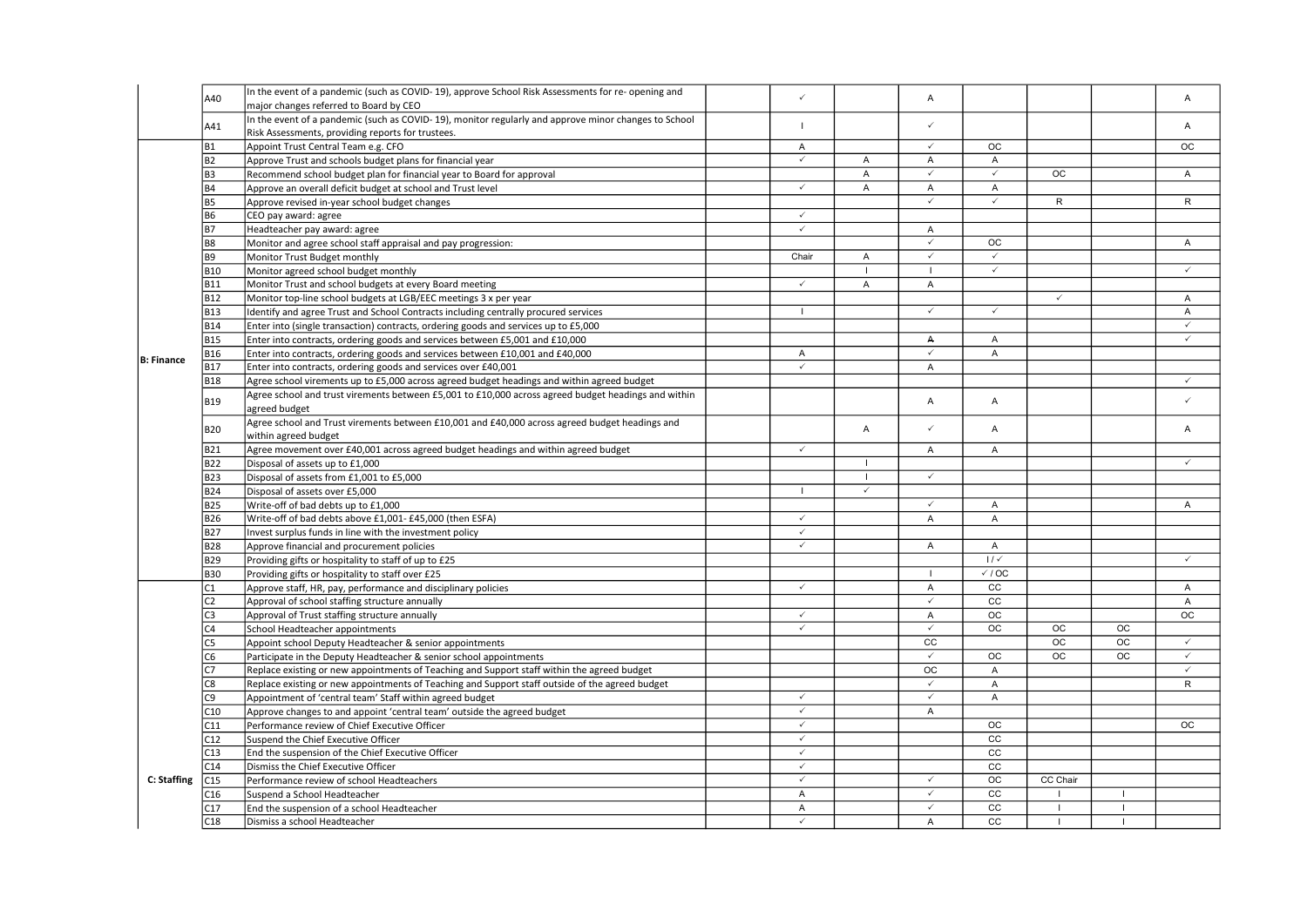|                           | C <sub>19</sub> | Performance review of central team                                                                     | A               | A              | $\checkmark$              |                         |                |              | <b>OC</b>         |
|---------------------------|-----------------|--------------------------------------------------------------------------------------------------------|-----------------|----------------|---------------------------|-------------------------|----------------|--------------|-------------------|
|                           | C <sub>20</sub> | Suspension of central team staff                                                                       | OC              |                | $\checkmark$              | cc                      |                |              |                   |
|                           | C <sub>21</sub> | Ending suspension of central team staff                                                                | $\overline{OC}$ |                | $\checkmark$              | $\overline{cc}$         |                |              |                   |
|                           | C <sub>22</sub> | Dismissal of central team staff                                                                        | cc              |                | $\checkmark$              | cc                      |                |              |                   |
|                           | C <sub>23</sub> | Performance review of all school staff below (but not including) Headteacher                           |                 |                | OC                        | $_{\rm OC}$             |                |              | $\checkmark$      |
|                           | C <sub>24</sub> | Suspension all school staff below (but not including) Headteacher                                      |                 |                | $\overline{1}$            | $\overline{cc}$         | $\overline{1}$ |              | $\checkmark$      |
|                           | C <sub>25</sub> | Ending suspension of all school staff below (but not including) Headteacher                            |                 |                | $\overline{1}$            | cc                      | $\mathbf{I}$   |              | $\checkmark$      |
|                           | C <sub>26</sub> | Dismissal of all school staff below (but not including) Headteacher                                    |                 |                | $\boldsymbol{\mathsf{A}}$ | cc                      | $\mathbf{I}$   |              | $\checkmark$      |
|                           | C <sub>27</sub> | Dismissal payments / early retirement                                                                  | $\checkmark$    | $\overline{A}$ | $\overline{A}$            | $\overline{cc}$         |                |              |                   |
|                           | C <sub>28</sub> | Approve Trust Professional Development Strategy                                                        | $\checkmark$    | A              | $\overline{A}$            |                         |                |              |                   |
|                           | C <sub>29</sub> | Approve Trust Early Career Framework Strategy                                                          | $\checkmark$    | A              | $\boldsymbol{\mathsf{A}}$ |                         |                |              |                   |
|                           | D1              | Approve Trust Strategic Plan                                                                           | ✓               |                | $\overline{A}$            | OC                      |                |              | <b>OC</b>         |
|                           | D <sub>2</sub>  | Review progress against Trust Strategic Plan                                                           | $\checkmark$    | $\checkmark$   | Α                         | <b>OC</b>               |                |              | <b>OC</b>         |
|                           | D3              | Monitor and QA production of School SEF                                                                | $\overline{1}$  |                | $\checkmark$              |                         | $\checkmark$   |              | A                 |
| D: Strategic              | D4              | Approve School Development/ Improvement Plan                                                           |                 |                | $\checkmark$              |                         | R              | R            | A                 |
| Planning                  | D5              | Monitor School Development/ Improvement Plan (and monitor against Trust Strategic Plan)                |                 |                | $\checkmark$              |                         | $\checkmark$   | $\checkmark$ | $\mathsf{A}$      |
|                           | D6              | Appoint Trust School Improvement Advisors                                                              | $\checkmark$    | A              | $\overline{A}$            |                         |                |              |                   |
|                           | D7              | Commission External School Improvement Quality of Education Reviews                                    | $\checkmark$    | A              | A                         |                         |                |              |                   |
|                           | Ε1              | Approve pupil behaviour policies                                                                       | $\checkmark$    |                | $\overline{A}$            |                         | R              | cc           | A                 |
|                           | E2              | Monitor implementation of pupil behaviour policies                                                     |                 |                | cc                        |                         | $\checkmark$   | cc           | A                 |
|                           | E3              | Provide internal/external exclusion data and related actions report to Trust Board termly              |                 |                |                           |                         | $\checkmark$   |              | $\mathsf{A}$      |
| E: Discipline             | Ε4              | Exclude a pupil for up to 15 days                                                                      |                 |                | $_{\rm OC}$               |                         |                |              | J                 |
| / Exclusions              | E5              | Exclude a pupil more than 15 days or permanently                                                       |                 |                | cc                        |                         |                |              | $\checkmark$      |
|                           | Е6              | Review exclusion on appeal                                                                             | $\checkmark$    |                |                           |                         | ∡              |              | $\mathsf{A}$      |
|                           | Е7              | Decision to reinstate excluded pupils                                                                  | $\checkmark$    |                | $\overline{A}$            |                         |                |              |                   |
|                           | F1              | Consult on an Admissions Policy                                                                        | $\checkmark$    |                | $\overline{A}$            |                         | cc             | cc           | $\mathsf{A}$      |
|                           | F <sub>2</sub>  | <b>Agree Admissions Policy</b>                                                                         | $\checkmark$    |                | $\overline{A}$            |                         |                |              | A                 |
|                           | F3              | Agree and change school PAN                                                                            | $\checkmark$    |                | $\overline{A}$            |                         | cc             |              | A                 |
| F:                        | F4              | Admissions: application decisions                                                                      | $\checkmark$    |                | $\overline{A}$            |                         |                |              | $\mathsf{A}$      |
| <b>Admissions</b>         |                 |                                                                                                        | $\checkmark$    |                | $\overline{A}$            |                         |                |              |                   |
|                           | F5<br>F6        | Approve admissions appeals policy and procedure                                                        |                 |                | OC                        |                         |                |              | A<br>$\checkmark$ |
|                           |                 | <b>Attend Admission Appeals</b>                                                                        |                 |                | $\checkmark$              |                         | cc             | ОC           | $\mathsf{A}$      |
|                           | F7              | Approve Admissions Prospectus for schools and sixth form                                               |                 |                |                           |                         |                |              |                   |
|                           | G1              | Provision of appropriate Buildings and other relevant insurance (including Governors) through RPA and  |                 |                |                           | $\checkmark$            |                |              | $\mathsf{A}$      |
|                           |                 | other providers (e.g. vehicles)                                                                        |                 |                |                           | $\checkmark$            |                |              |                   |
| <b>G: Premises</b>        | G <sub>2</sub>  | Management of community use plans /accountability for rental of premises plan                          | $\checkmark$    |                | $\overline{A}$            |                         |                |              | A                 |
| & Insurance               | G3              | Approve Premises related policies and community use plans                                              |                 |                | $\overline{A}$            | $\overline{A}$          | Α              | A            | $\overline{A}$    |
|                           | G4              | Approve School Maintenance Strategy                                                                    |                 |                |                           | $\checkmark$            |                |              | $\mathsf{R}$      |
|                           | G5              | Develop and approve overarching Trust Premises and Capital Strategy including community use plans      | $\checkmark$    | Α              | $\boldsymbol{\mathsf{A}}$ | A                       |                |              | A                 |
|                           | Η1              | Develop Trust/ school Health & Safety Policies and procedures                                          |                 |                | Α                         | $\overline{\checkmark}$ |                |              | $\checkmark$      |
|                           | H <sub>2</sub>  | Approve school Health & Safety Policy and Risk Management Plan                                         |                 |                | $\checkmark$              | $\checkmark$            | $\mathsf{R}$   |              | $\mathsf{R}$      |
| H: Health &               | H3              | Monitor implementation of School Risk Management Plan                                                  |                 |                | $\checkmark$              | $\checkmark$            |                |              | $\mathsf{A}$      |
| Safety                    | Η4              | Approve Trust Risk Management Plan                                                                     | $\checkmark$    |                | $\overline{A}$            | A                       |                |              |                   |
|                           | H5              | In the event of a pandemic (such as COVID-19), monitor facilities health and safety plans according to | $\mathbf{I}$    |                | $\mathbf{I}$              | $\checkmark$            |                |              | $\mathsf{A}$      |
|                           |                 | government and building industry guidance                                                              |                 |                |                           |                         |                |              |                   |
| I: School<br>Organisation | $\overline{1}$  | Approve and review school Business Continuity Plan (including during closure due to pandemic)          | $\checkmark$    | A              | $\overline{A}$            | A                       |                |              | $\mathsf{A}$      |
|                           | 12              | Approve times of school day and dates of school terms and holidays                                     |                 |                | $\checkmark$              |                         | cc             | cc           | A                 |
|                           | 13              | Ensure that school meets an agreed minimum number of sessions in a school year                         |                 |                | $\checkmark$              |                         |                |              | $\mathsf{A}$      |
|                           | 14              | Approve unplanned school closure for emergency/snow etc                                                |                 |                | cc                        |                         |                |              | $\checkmark$      |
| J: School<br><b>Meals</b> | 11              | Ensure that school lunch nutritional standards are met                                                 |                 |                |                           |                         | $\mathbf{I}$   | $\mathbf{I}$ | $\checkmark$      |
|                           | 12              | Ensure provision of free school meals to those pupils meeting the criteria                             |                 |                |                           |                         | $\mathbf{I}$   | $\mathbf{I}$ | $\checkmark$      |
|                           | JЗ              | Ensure the provision of Universal Free School Meals offering to Infant age pupils                      |                 |                |                           |                         | $\mathbf{I}$   |              | $\checkmark$      |
| K: Extended<br>Schools    | К1              | Decide to offer additional activities and what form these should take                                  |                 |                |                           |                         | cc             | ОC           | $\checkmark$      |
|                           | К2              | Monitoring of Extended Services                                                                        |                 |                |                           |                         | <b>OC</b>      | <b>OC</b>    | $\checkmark$      |
|                           | K3              | Cease providing extended school provision                                                              | $\checkmark$    |                |                           |                         | CC             | CC           | $\overline{A}$    |